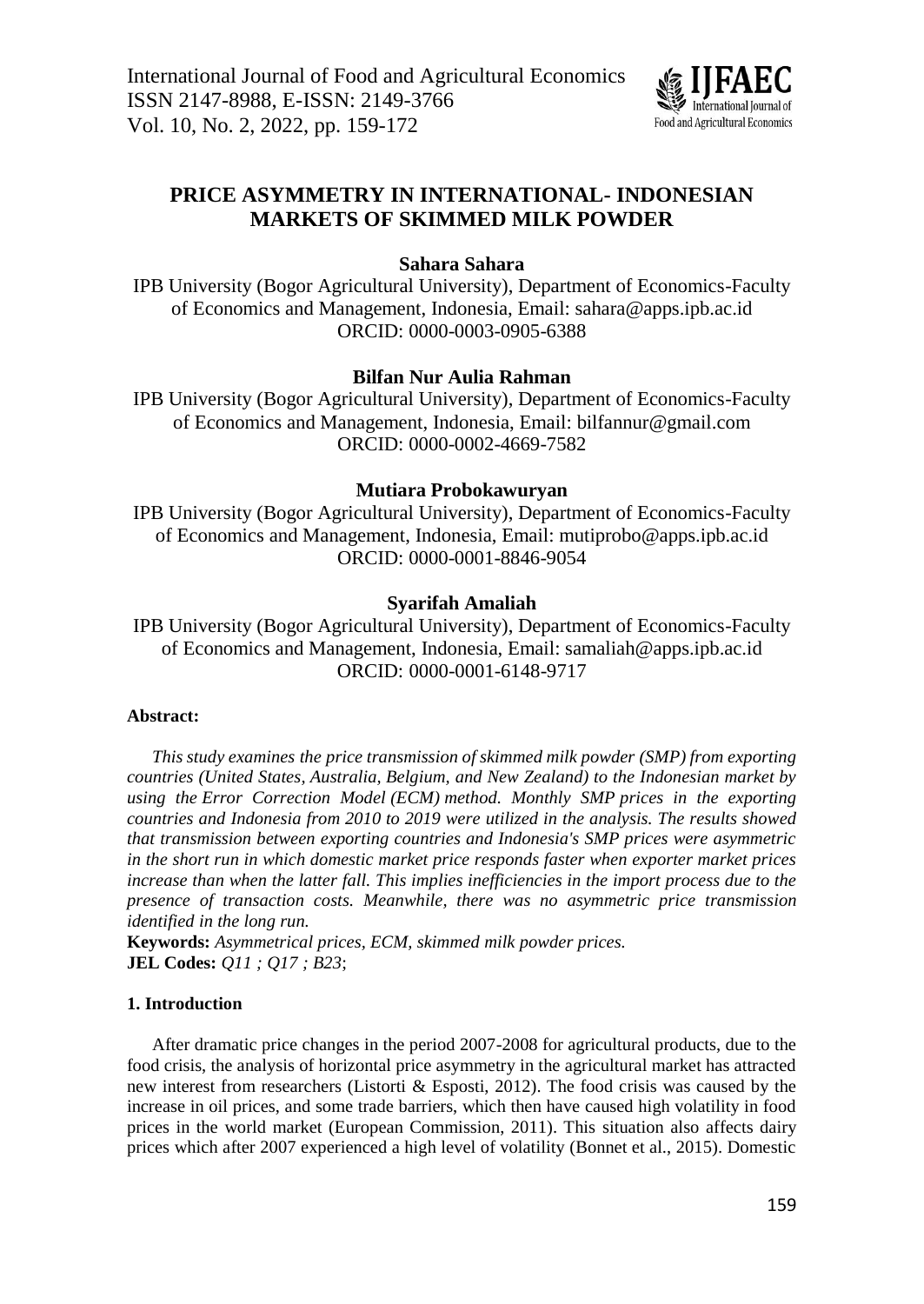food prices have increased substantially in most countries during the world food crisis; exceptions are for some large countries that can protect themselves from world markets. The high volatility of global food prices certainly affected domestic food prices, especially if the country is the main importer of food products. This situation is related to a price transmission issue showing the different responses of domestic prices to the changes in international prices (Meyer & v.Cramon-Taubadel, 2004).



**Source:** International Trade Centre (2019)

### **Figure 1***.* **The Development of Skimmed Milk Powder Prices in Indonesia and International Market January 2014- January 2019**

Indonesia has been importing milk in large quantities due to increasing demand and insufficient domestic production. The demand was driven by an increase in Indonesian public awareness to consume milk as milk and its derivative products are rich in nutrients and the best source of calcium (Institute of Medicine, 2018). In addition, rising income per capita has also significantly boosted the demand for milk. However, the domestic milk consumption (about 3,764 thousand tons/year) could not be fulfilled by domestic production. For example, domestic production in 2017 that reached 876 thousand tons was only able to fulfill 22.3% of domestic demand, while the remaining (77.7%) has relied on the imports from the milk's top exporters i.e., the United States, Australia, New Zealand, and several Western European countries in form of *skimmed milk powder, anhydrous milk fat* dan *buttermilk powder* (Ministry of Agriculture, 2018).

The high reliance on imported milk implied that the Indonesian milk prices were influenced by the changes in the milk prices from the main exporting countries. Based on Figure 1, there was a price disparity between the price of imported milk in Indonesia and the price of exported milk in the exporting countries. On average, the price in the exporter's market were decreasing around 89% - 115% (from January 2014 to January 2019, while the import prices decreased by 122%. Meanwhile, the lagging adjustment of prices was also identified in the period of observations. From February 2014 to August 2014 there was an increase in SMP prices in the exporting countries, while the prices in Indonesia began to increase from March 2014 to July 2014.

Table 1 shows the coefficient of variation (CV) of SMP in each main exporter and Indonesia. The higher the CV, the greater the level of SMP prices dispersion around the mean. The SMP from New Zealand had the highest variations (30.61%) in terms of price, followed by Indonesia (27.69%), Belgium (27.49 %), Australia (26.57%), and finally the United States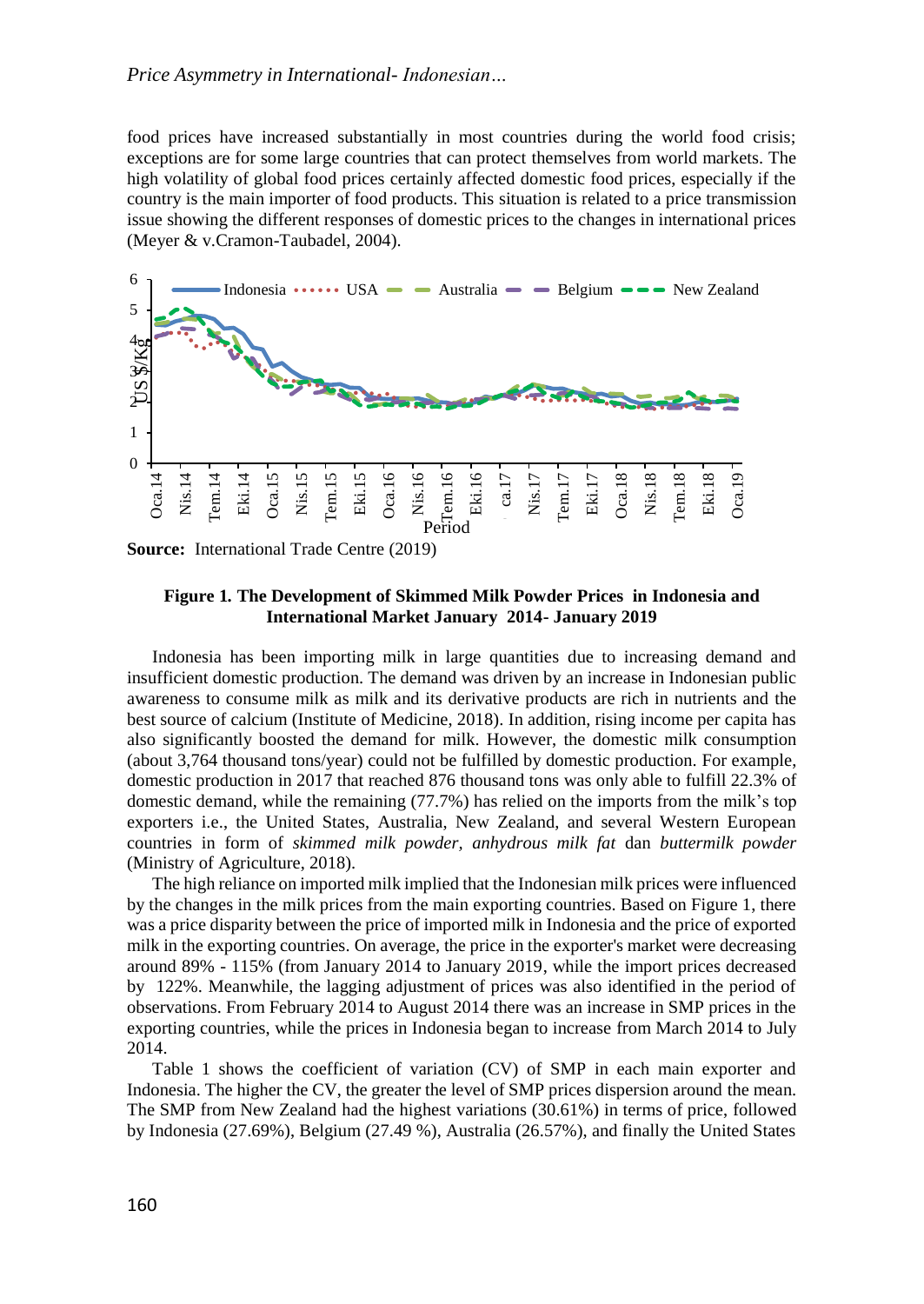(5.94%). A low CV value indicated that the price of SMP in the United States was the most stable in comparison to other countries.

|                     |            | <b>Price</b> |                |       |  |
|---------------------|------------|--------------|----------------|-------|--|
| <b>Countries</b>    | <b>Obs</b> | Average      | <b>Std Dev</b> | CV    |  |
| Indonesia           | 109        | 3.005        | 0.832          | 27.69 |  |
| United States (USA) | 109        | 2.778        | 0.721          | 25.94 |  |
| Australia           | 109        | 2.985        | 0.793          | 26.57 |  |
| Belgium             | 109        | 2.813        | 0.773          | 27.49 |  |
| New Zealand         | 109        | 2.946        | 0.902          | 30.61 |  |

**Table 1. SMP price's coefficient of variation (CV) in Indonesian and International Markets January 2010- January 2019**

**Source:** Authors' calculation.

The data indicated that there was a problem in the transmission of SMP prices from the exporting countries to the Indonesian market. The price transmission analysis, then, turn out to be important because the asymmetric price transmission had a significant possibility to make the trade barriers in the countries biased (Nurunisa et al., 2014). In addition to that, a price asymmetric analysis can also provide information related to marketing chain efficiency and welfare obtained by exporters and importers (Hahn, 1990; Peltzman, 2000; Meyer & Von-Cramon Taubadel, 2004; Bacombe et al., 2007). A slow response to price changes between exporting and importing countries shows the inefficiency and inequality of price transmission in the marketing channels that occur in the SMP trade in the Indonesian and international markets (Miller & Hayenga, 2001). The existence of asymmetric prices shows that countries interconnected in the trade will not benefit from the decline (importer) or increase (exporter) prices that will occur in symmetrical conditions (Meyer and v. Cramon Taubadel, 2004).

Based on the discussion, this study aims to analyze the existence of short-run and long-run asymmetrical prices of dairy products between Indonesia (importing country) and its main trading partners (exporting countries). The dairy product that is focused on in this study is Skim Milk Products (SMP) due to two reasons. First, the SMP is the largest imported dairy product compared to other dairy derivated products (Leong, 2014; AgriHQ Academy 2014). According to International Trade Center (2019), from the period 2010 to 2018 the average import of SMP in Indonesia was about 12,122 tons/kg. Secondly, the SMP is a commodity that shows strong growth in recent years and is expected to continue to grow in the future along with increasing in consumers' income in many countries (Fousekis et al., 2016). This is showed the SMP trading in the international market which has doubled from 2002-2003 (less than 1 million) to 2011-2013 (about 1.8 million).

### **2. Literature Review**

According to Conforti (2004), price transmission is an analysis of how prices affect each actor in the market, both vertically (seen from the marketing chain) and spatially (seen from geographical differences). A price transmission from a geographically separated market, for the same commodity, can be analyzed by the concept of spatial market integration (Tomek and Robinson, 1990). In markets that interact spatially, the interaction of prices goes according to the law of one price, i.e., the price of a commodity set between two markets in different locations is the same, the difference is due to the transfer cost between both markets (Rapsomanikis et al., 2003). In this type of market, price changes in one market will affect prices in other markets (Asmarantaka, 2009). If there is trade between two regions, then the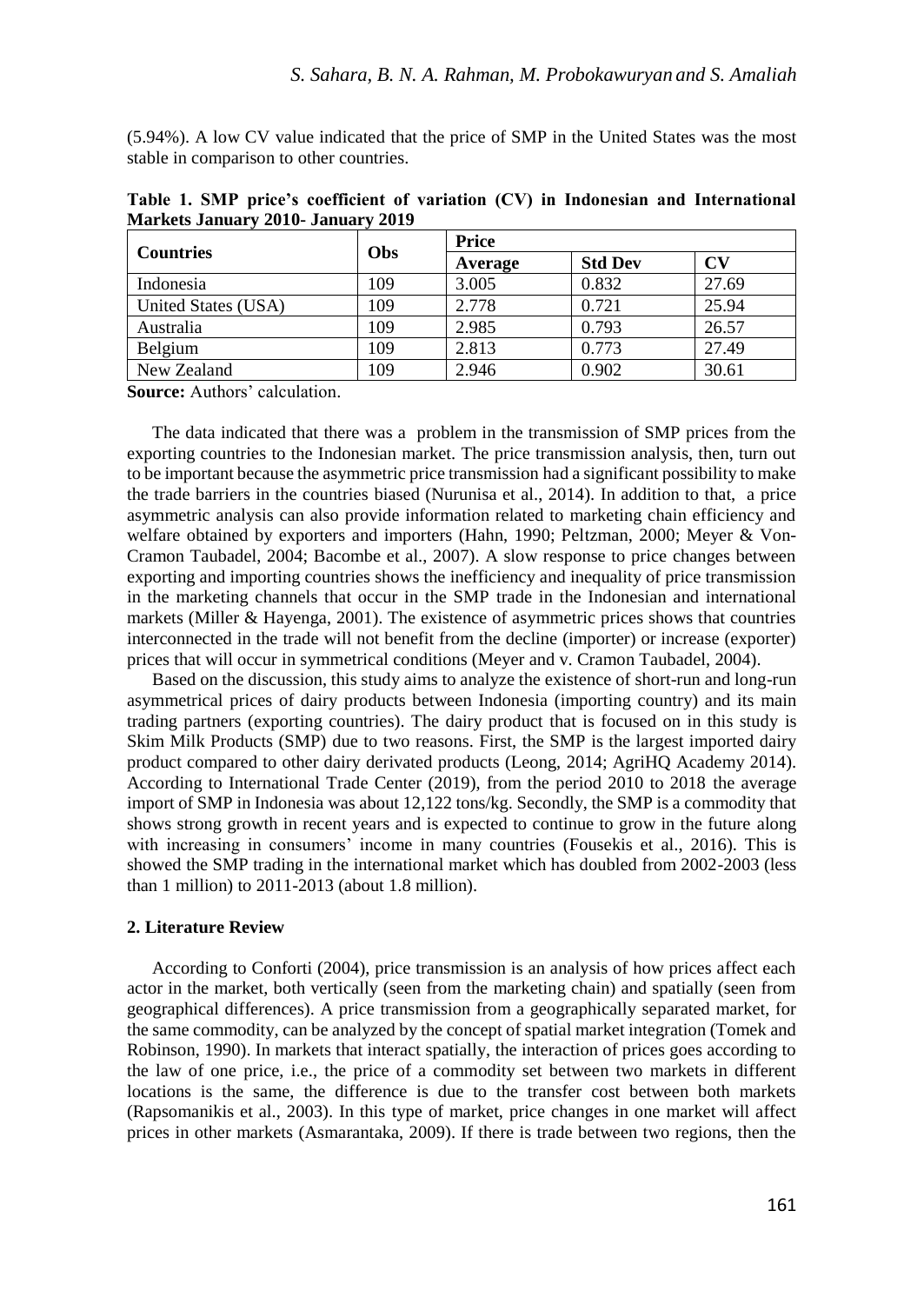price of a commodity in importing countries is equal to the price in exporting countries plus transportation costs ( Ravalion 1986; Fousekis & Trachnas, 2016).

The price transmission can be divided into vertical and horizontal price transmission. Vertical price transmission means that the changing price from one level in the marketing chain is transmitted perfectly to the other levels along the chain (Goodwin, 2006). Horizontal price transmission refers to the linkage of prices in various markets. This can involve price transmission in various agricultural commodities (transmission of cross-commodity prices) (Esposti & Listorti, 2011), from non-agricultural to agricultural commodities, such as from oil or energy prices to agricultural commodities prices (Sierrta et al., 2008; Hassouneh et al., 2011), from international to the domestic market (Meyer & von Cramon-Taubadel, 2004) and on different purchasing contracts on the same commodity (Baldi et al., 2011). The concept of market integration refers to the selling power of products between markets that are spatially different, regardless of the presence or absence of equilibrium and spatial market efficiency (Barrett & Li, 2002; Thompson et al., 2002). However, if the idea of spatial, or horizontal, price transmission is limited to the price movements of certain products in different locations, the condition of spatial arbitration is the most important theoretical concept. The consequence of spatial arbitration is the Law of One Price (LOP), as has been derived by Marshall (1890; see also Fackler &Goodwin, 2001). It states that in markets associated with trade and arbitration, homogeneous goods will have a unique price, when stated in the same currency, after deducting the transaction costs. These theoretical concepts complement the concepts of spatial arbitration and LOP. In this context, market efficiency shows the market capacity to minimize costs when there is market equilibrium. In a competitive market with perfect information, arbitrage will ensure that the price difference will reflect only marketing costs.



**Figure 2. The types of Asymmetric Price Transmission**

In microeconomic theory, any external shocks to the demand and supply side (including the variation of input price) between the producer and consumer in a market will result in the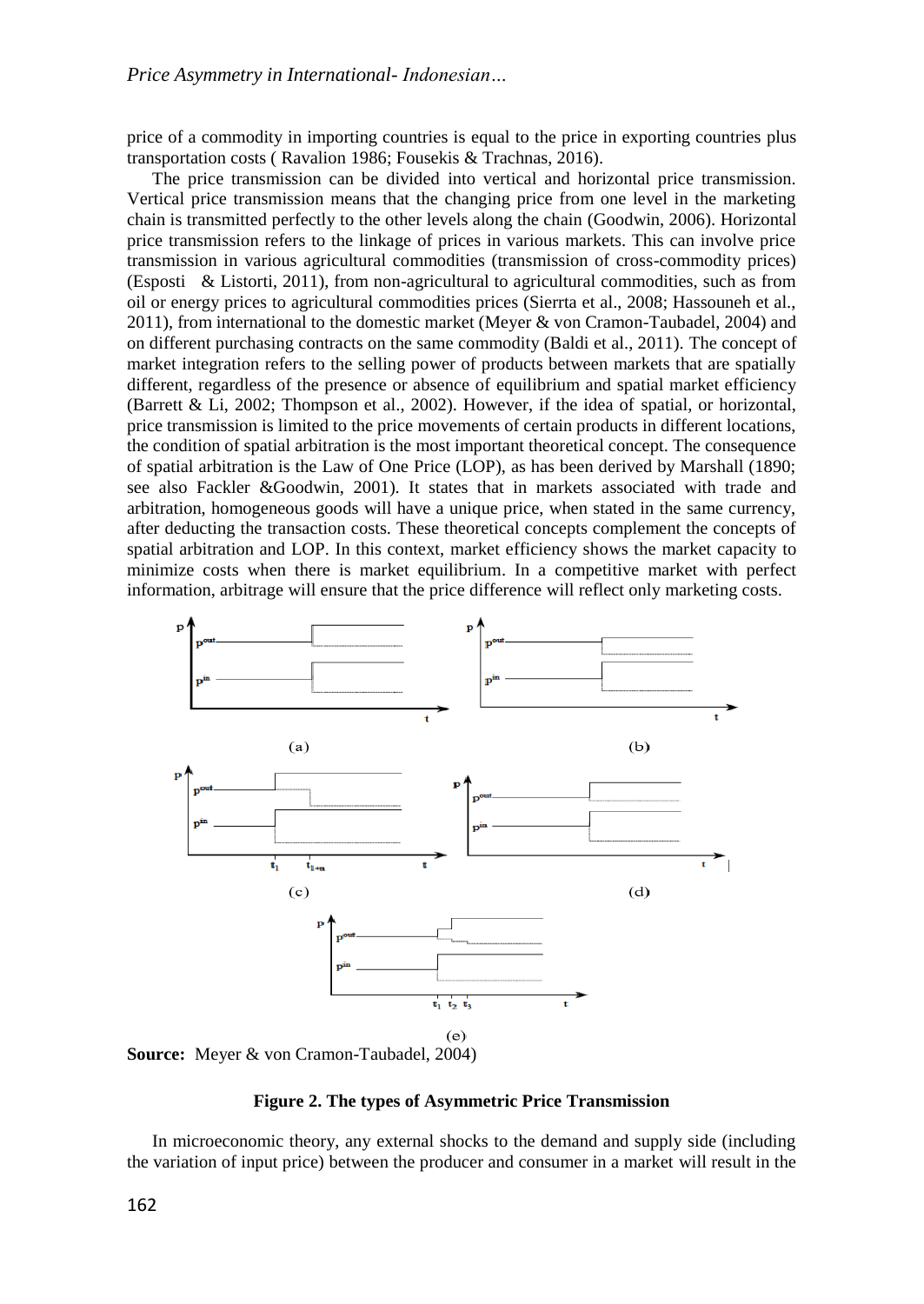same speed (and magnitude) of adjustments to the long-run equilibrium. However, if there is a significant difference in the response speed and magnitude of output price due to changes in input price, it indicates a market failure (Simioni et al*.,* 2013). This reflects the asymmetry price transmission (APT).

There are five types of asymmetric price transmission (Meyer & von Cramon-Taubadel, 2004) shown in Figure 2, i.e., asymmetric price transmission positive, negative, based-on speed, based-on magnitude, and combination between speed and magnitude. To explain the differences among those types, it is assumed that a price  $(p^{out})$  depends on another price  $(p^{in})$ . When  $p<sup>out</sup>$  rapidly responds (with the same magnitude) to an increase in  $p<sup>in</sup>$  than to its decrease, it refers to positive ATP (panel a in Figure 2). Conversely, the ATP negative refers to the more rapid response of  $p^{out}$  to a decrease in  $p^{in}$  (panel b in Figure 2). The based-on speed ATP explains the asymmetrical transmission in terms of speed adjustment. Increasing in the  $p<sup>in</sup>$  at time  $t_1$ , will be responded immediately by  $p^{out}$  at the same time. When a  $p^{in}$  falls,  $p^{out}$  does not immediately respond but there is a lag for *n* and will be responded by  $p^{out}$  at time of  $t_{1+n}$  (panel c in Figure 2). The based-on magnitude ATP is then, when a  $p^{in}$  falls,  $p^{out}$  immediately respond but there is a different magnitude (panel d in Figure 2). The last one, combination of speed and magnitude, shows a different responses time and magnitude when there is a fall in  $p<sup>in</sup>$  (panel e in Figure 2).

Meyer & von Cramon-Taubadel (2004) reported there are several main causes of price asymmetry, including (1) the existence of market power; (2) adjustment costs; (3) other causes, such as government intervention. Price transmission can take place in the short and long term. The fundamental difference between price transmission caused by market power and adjustment cost is time. A large adjustment cost will only occur in the short term, so it only delays the transmission process. In the long run, the price returns to symmetry (McCorriston 2000; Karantininis, Katrakilidis, & Persson 2011). The asymmetry caused by the market power will last longer because it not only affects the time of adjustment but also affects the magnitude of adjustment (Meyer & von Cramon-Taubadel, 2004).

Adjustment costs are costs incurred by the market actors to adjust the price (could be in the form of transportation costs, advertising costs, or fees in approving the contract price). In terms of government intervention, Indonesia has regulated the Supply and Distribution of Milk in the Regulation of the Minister of Agriculture (*Permentan*) Number 33 of 2018. Concerning imported milk, the government applies a 5% tariff for "raw materials" including SMP, and a 30% tariff for "end products" such as butter and cheese (Boediyono, 2008).

Several studies related to horizontal price transmission have also been studied (Kirnovos, 2004; Gil & Sanjuan, 2011; Rosa et al., 2014; Fousekis & Tachanas, 2016), but only a few studies have focused on case studies in Indonesia in terms of dairy products. One study that discusses the transmission of milk prices in Indonesia has been carried out by Nurunisa et al., (2014) who found that the markets of Indonesia and New Zealand are co-integrated, and New Zealand's position is very strong in the Indonesian market because of its status as the largest milk producer in the world. Fousekis & Trachanas (2016) investigated the strengths and patterns of spatial price linkages in the skim milk powder (SMP) market in the US, EU, and Oceania using the NARDL model and found a long-term relationship between prices. Another study by Rosa et al., (2014) used the vector error correction model (VECM) and found an association and dependence on the Italian market for oil prices and three agricultural commodities (wheat, corn, and soybeans) in the US market in the long run. Hamulczuk (2015), by using the error correction model (ECM), successfully confirmed the long-term dependence and the existence of asymmetrical prices of wheat products in Germany and Poland. Bakucs and Fertő (2008) studied the price transmission in the Hungarian milk market and found price asymmetry in both the short and long term. Jensen  $\&$  Møller (2007), who examined the milk supply chain in Denmark, concluded that asymmetry only takes place in the short term, while in the long run, the price transmission takes place symmetrically.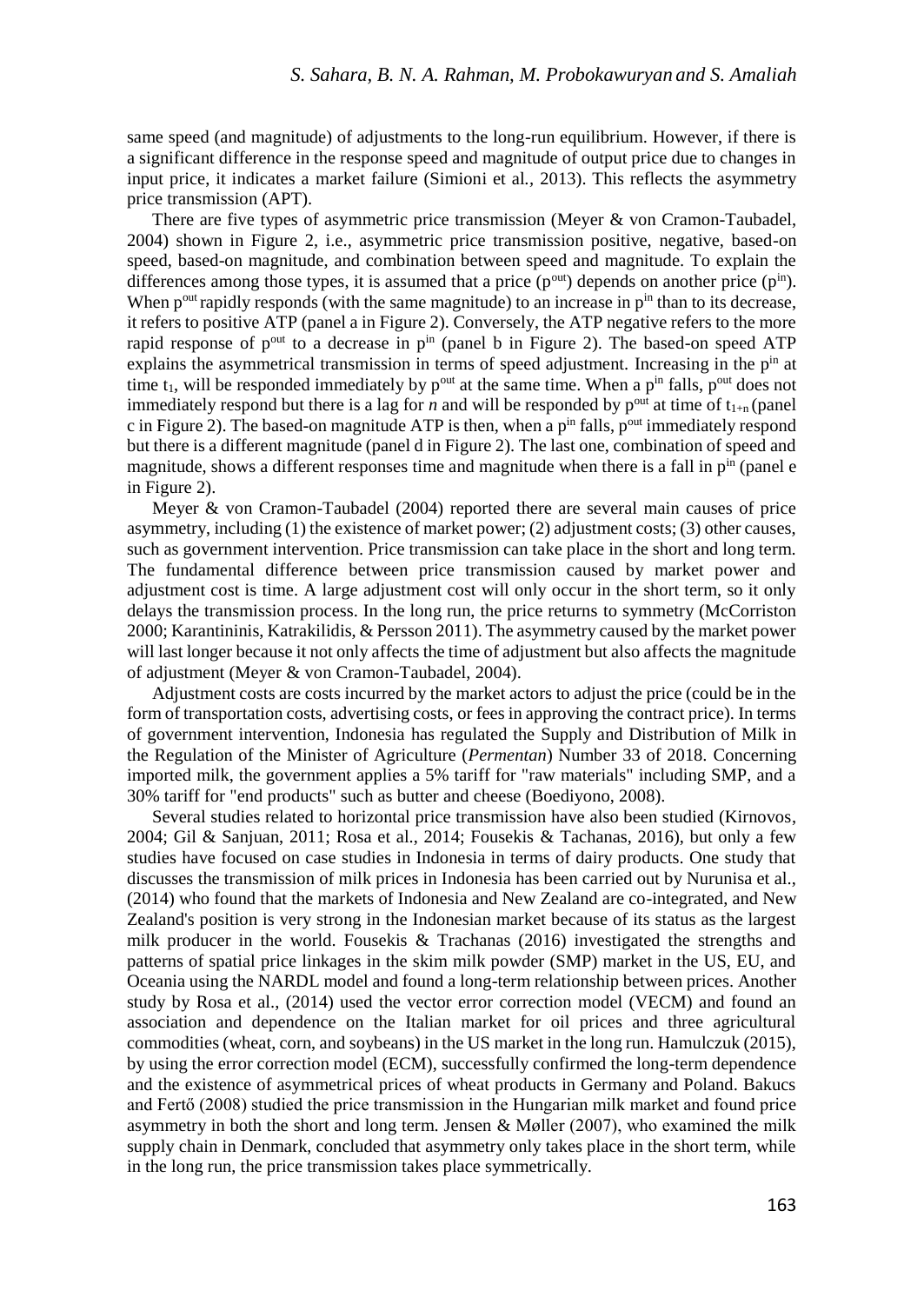### **3. Method**

This study is carried out by implementing qualitative and quantitative methods. Qualitative analysis is performed to analyse the movement of milk prices in the Indonesian and international markets. While the quantitative method is used to analyze whether there have been asymmetrical SMP prices between Indonesia and its exporting countries. The data used in this study are secondary in the form of monthly time series price data (HS 040210) on the Indonesian market and international markets from 2010 to 2019.

The four exporting countries selected in this study are TheUnited States, Australia, Belgium, and New Zealand. This is because the four countries are the main milk exporters countries for Indonesia. Milk price data in the Indonesian market and international markets are obtained from the International Trade Center (ITC) and Trading Economics.

In estimating the price asymmetry, the Autoregressive Distributed Lag (ARDL) model and Error Correction Model (ECM) are the most popular methods. However, using ARDL as the method could lead to spurious in cointegration estimation, meanwhile, the ECM could estimate the cointegration better (Von Cramon-Taubadel, 1998; Frey & Manera, 2005). This study then used the ECM method developed by Von Cramon-Taubadel  $&$  Loy (1996), where asymmetric price transmission is separated between short-term and long-term.

The first step in constructing ECM in analysis is the stationarity test using Augmented Dick-Fuller (ADF) model as follows:

$$
\Delta \chi_t = \alpha_0 + \gamma \chi_{t-1} + \sum_{i=1}^p \alpha_i \Delta \chi_{(t-1)+1} + \varepsilon_t \tag{1}
$$

 $\Delta t = \omega_0 + \gamma t^{1/2}$   $\Delta t = 1$   $\omega_1 \Delta t^{1/2}$   $\Delta t^{1/2}$   $\Delta t^{1/2}$   $\Delta t^{1/2}$   $\Delta t^{1/2}$   $\Delta t^{1/2}$   $\Delta t^{1/2}$   $\Delta t^{1/2}$   $\Delta t^{1/2}$   $\Delta t^{1/2}$   $\Delta t^{1/2}$   $\Delta t^{1/2}$   $\Delta t^{1/2}$   $\Delta t^{1/2}$   $\Delta t^{1/2}$   $\Delta t^{1/2}$   $\Delta t^{1/2}$  Cointegration Test to find out the cointegration between the variables written in the following equation:

$$
\lambda_{trace} = -T \sum_{i=k+1}^{n} (1+\lambda i)
$$
\n
$$
\lambda_{max}(\mathbf{r}, \mathbf{r} + 1) = -T \ln (1 - \lambda \mathbf{r}_{+1})
$$
\n(2)

Where  $\lambda$  is the estimation of I-value of the eigenvalue order in matrix II and r is the number of vectors in the cointegration vector on the null hypothesis.

After that, a causality test is carried out using Granger Causality aiming to ascertain the causal relationship between the variables tested. The Granger model is as follows:

$$
\Delta PE_t = \alpha_0 + \sum_{i=1}^n \beta_{PE} \Delta PE_{t-1} + \sum_{i=1}^n \beta_{PI} \Delta PI_{t-1} + ECT_{t-1} + e_t
$$
\n
$$
\tag{4}
$$

$$
\Delta PI_t = \alpha_0 + \sum_{i=1}^n \beta_{PI} \Delta PI_{t-1} + \sum_{i=1}^n \beta_{PE} \Delta PE_{t-1} + ECT_{t-1} + e_t
$$
\n(5)

\nwhere,

 $PE<sub>t</sub>$  = SMP prices in exporting country (Rp/kg)

 $PI_t$  = SMP prices in importing market (Rp/kg)

 $PE_{t-1} =$  Lag of SMP prices in exporting country (Rp/kg)

 $PI_{t-1}$  = Lag of SMP prices in importing country (Rp/kg)

$$
\alpha_0 = Constant
$$

$$
\beta = Lag
$$

ECT<sub>t-1</sub>= *Error Correction Term* 

$$
e_t = Error\ Term
$$

 $t = period of time (month) starting from 1, 2, 3, ..., t$ 

After all the tests have been carried out and the test results have fulfilled all assumptions, then the research can be continued using the Error Correction Model (ECM) developed by von Cramon-Taubadel &Loy (1998) in Weldesenbet (2013) to see the price transmission between Indonesia and exporting countries. We perform the models as follows:

a. At a time when the price of milk in the exporting countries affects the price of milk in the Indonesian market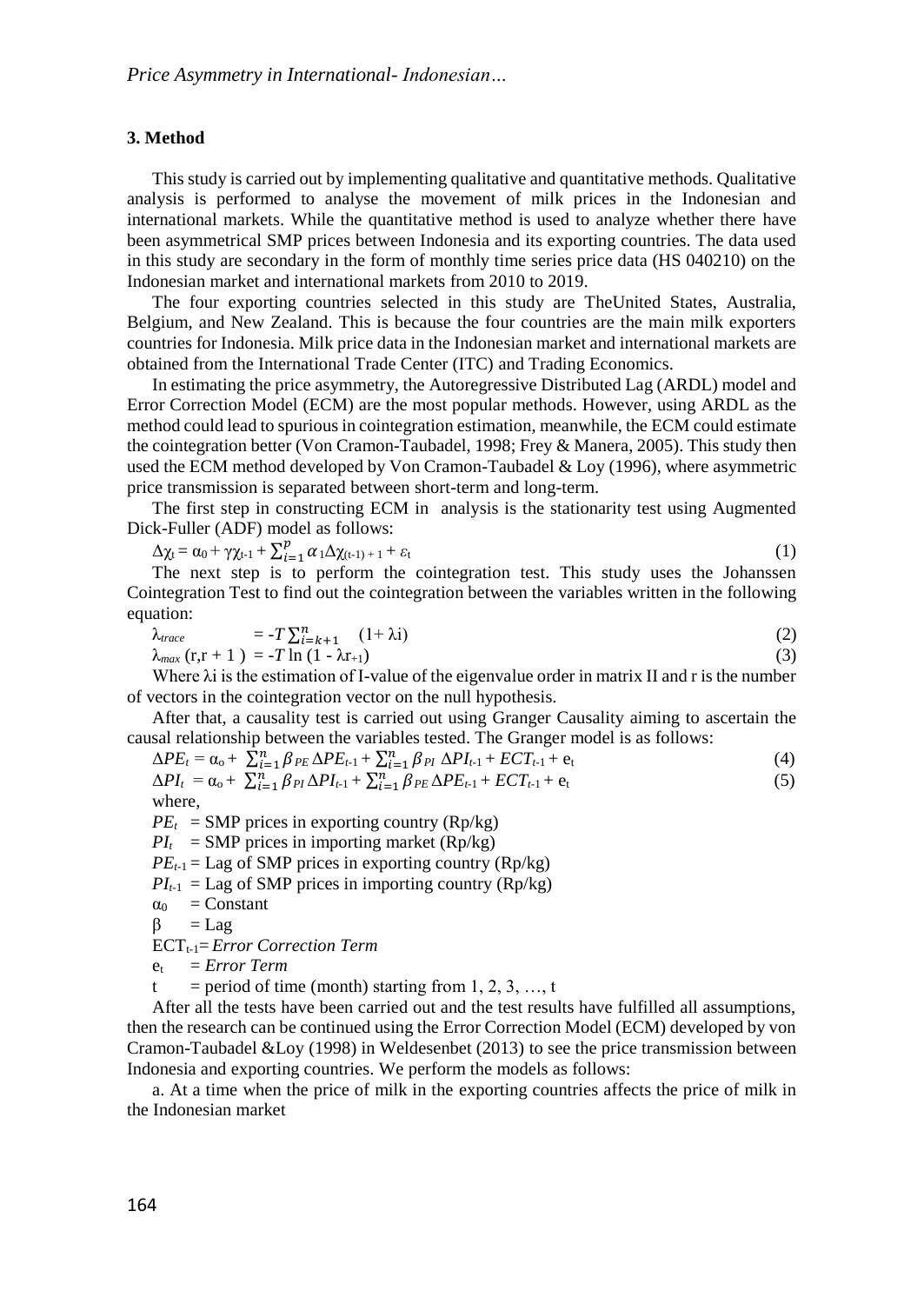$$
\Delta PI_{t} = \alpha_{0} + \sum_{i=1}^{n} \beta^{+} \Delta PI_{t-1}^{+} + \sum_{i=1}^{n} \beta^{-} \Delta PI_{t-1}^{-} + \sum_{i=1}^{n} \beta^{+} \Delta PE^{+} + \sum_{i=1}^{n} \beta^{-} \Delta PE^{-} + \sum_{i=1}^{n} \beta^{-} \Delta PE^{+} - \sum_{i=1}^{n} \beta^{-} \Delta PE^{+} - \sum_{i=1}^{n} \beta^{-} \Delta PE^{+} - \sum_{i=1}^{n} \beta^{-} \Delta PE^{+} - \sum_{i=1}^{n} \beta^{-} \Delta PE^{+} - \sum_{i=1}^{n} \beta^{-} \Delta PE^{+} - \sum_{i=1}^{n} \beta^{-} \Delta PE^{+} - \sum_{i=1}^{n} \beta^{-} \Delta PE^{+} - \sum_{i=1}^{n} \beta^{-} \Delta PE^{+} - \sum_{i=1}^{n} \beta^{-} \Delta PE^{+} - \sum_{i=1}^{n} \beta^{-} \Delta PE^{+} - \sum_{i=1}^{n} \beta^{-} \Delta PE^{+} - \sum_{i=1}^{n} \beta^{-} \Delta PE^{+} - \sum_{i=1}^{n} \beta^{-} \Delta PE^{+} - \sum_{i=1}^{n} \beta^{-} \Delta PE^{+} - \sum_{i=1}^{n} \beta^{-} \Delta PE^{+} - \sum_{i=1}^{n} \beta^{-} \Delta PE^{+} - \sum_{i=1}^{n} \beta^{-} \Delta PE^{+} - \sum_{i=1}^{n} \beta^{-} \Delta PE^{+} - \sum_{i=1}^{n} \beta^{-} \Delta PE^{+} - \sum_{i=1}^{n} \beta^{-} \Delta PE^{+} - \sum_{i=1}^{n} \beta^{-} \Delta PE^{+} - \sum_{i=1}^{n} \beta^{-} \Delta PE^{+} - \sum_{i=1}^{n} \beta^{-} \Delta PE^{+} - \sum_{i=1}^{n} \beta^{-} \Delta PE^{+} - \sum_{i=1}^{n} \beta^{-} \Delta PE^{+} - \sum_{i=1}^{n} \beta^{-} \Delta PE^{+} - \sum_{i=1}^{n} \beta^{-} \Delta PE^{+} - \sum_{i=1}^{n} \beta^{-} \Delta PE^{+} - \sum_{i=1}^{n} \beta^{-} \Delta PE^{+} - \sum_{i=1}^{n} \beta^{-} \Delta PE^{+} - \sum
$$

b. At a time when the price of milk in the Indonesian market affects the price of milk on the exported country

$$
\Delta PE_t = \alpha_0 + \sum_{i=1}^n \beta^+ \Delta PE_{t-1}^+ + \sum_{i=1}^n \beta^- \Delta PE_{t-1}^- + \sum_{i=1}^n \beta^+ \Delta PI^+ + \sum_{i=1}^n \beta^- \Delta PI^- + \sum_{i=1}^n \beta^+ \Delta PI_{t-1}^+ + \sum_{i=1}^n \beta^- \Delta PI_{t-1}^- + ECT_{t-1}^+ + ECT_{t-1}^- \tag{7}
$$

Each exporting country (United States, Australia, Belgium, and New Zealand) is treated separately. The short- and long-term asymmetrical price tests are executed by using the Wald test to ensure the existence of the asymmetric. The hypothesis is carried out using the F-test, as follows:

H<sub>o</sub>: 
$$
\sum_{i=0}^{k_1} \beta_{1i}^+ = \sum_{i=0}^{k_2} \beta_{1i}^-
$$
 (short term)  
H<sub>o</sub>:  $\beta_4^+ = \beta_4^-$  (long term)

If in the short term the Wald test results show significant results, the asymmetrical prices that occurred are influenced by adjustment costs. Whereas, if the Wald test is significant in the long run, the asymmetrical prices are influenced by the presence of market power.

### **4. Results and Discussions**

The pre-estimation stage of identification of the Augmented Dickey-Fuller (ADF) test is shown in Table 2. This procedure was implemented in Indonesia, the United States, Australia, Belgium, and New Zealand at stationary and first difference. It is very important to ensure the stationarity as the modeling of the nonstationary variable may cause spurious regression problems (Mesike, Okoh & Inoni, 2010). The stationary test was conducted to identify the consistency of the movement of time-series data to prevent spurious regression, where regression of one variable to another variable produces high  $\mathbb{R}^2$  but there is no meaningful economic relationship. This often happens when the time series data shows the characteristics of a strong trend over a period, In addition, the absence of the stationarity will cause the results will invalid for long-run predictions as well as be used to obtain policy recommendations (Yusuf & Falusi, 1999). The stationarity test results in Table 2 show that the SMP prices, in all studied countries, are stationary in the first difference condition or integrated in the same order. The existence of variables that are not stationary at the level indicates the existence of a long-run relationship or integration between each variable.

| <b>Country's Price</b> |                 | Level | <b>First Difference</b> |           |
|------------------------|-----------------|-------|-------------------------|-----------|
|                        | <b>ADF Test</b> | Prob. | <b>ADF</b> Test         | Prob.     |
| Indonesia              | $-1.283$        | 0.635 | $-5.173**$              | $0.000**$ |
| <b>United States</b>   | $-1.114$        | 0.708 | $-6.732**$              | $0.000**$ |
| Australia              | $-1.038$        | 0.737 | $-7.309**$              | $0.000**$ |
| <b>Belgium</b>         | $-0.865$        | 0.796 | $-10.665**$             | $0.000**$ |
| New Zealand            | $-1.234$        | 0.657 | $-7.145**$              | $0.000**$ |

**Table 1. Results of Stationarity Test**

**Note:** \* Stationary at level of 1%. \*\* Stationary at level of 5%. \*\*\* Stationary at level of 10%.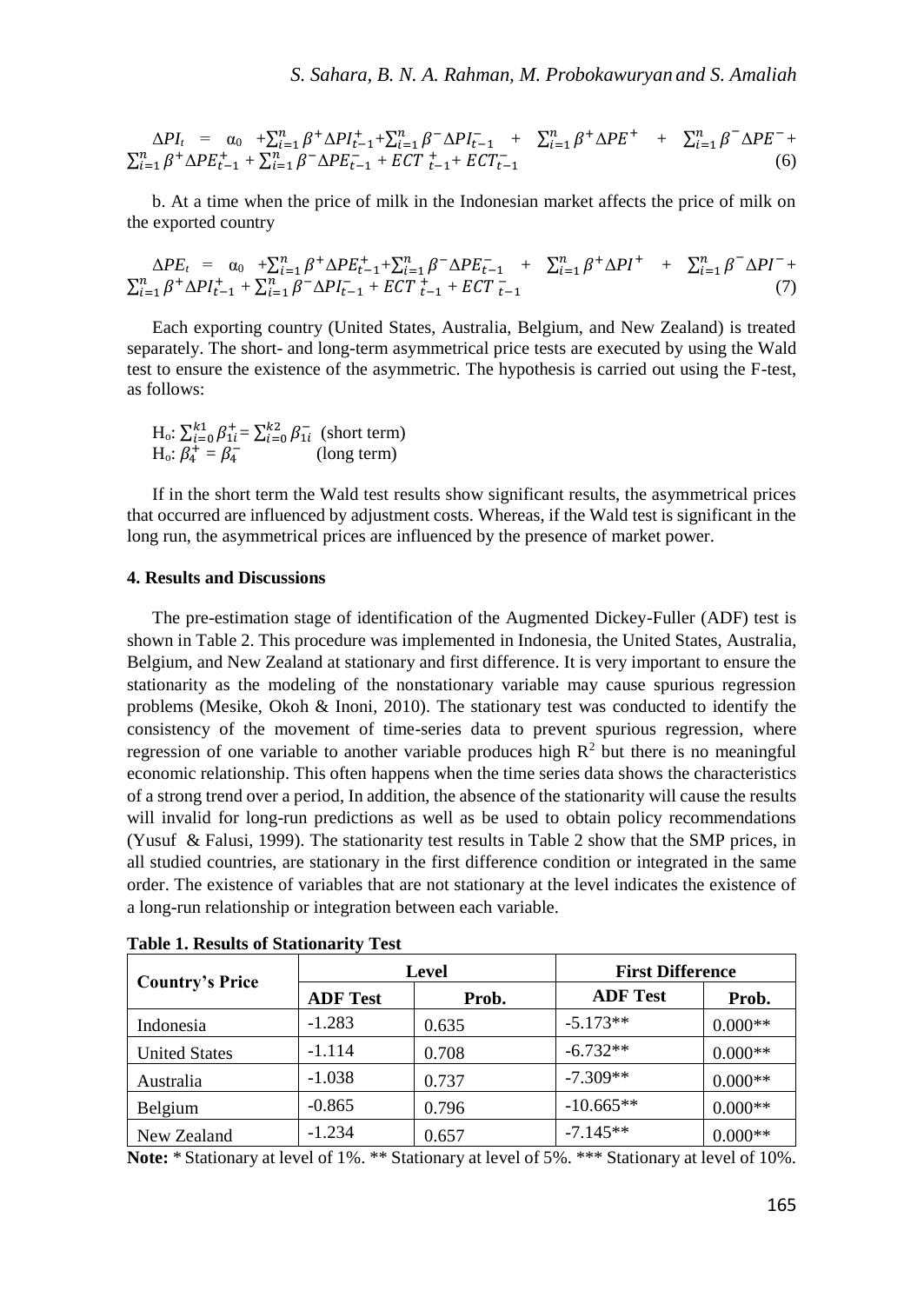## *Price Asymmetry in International- Indonesian…*

Engle and Granger's estimation method (Engle & Granger, 1987) provide a framework for examining cointegration which is used to identify long-run equilibrium relationship (Engle  $\&$ Granger, 1987). Table 3 presents the results of the Johansen cointegration test. Based on the procedure, if the trace statistic value is greater than 5% (as a critical value). The test of this equation is based on SC criteria, with an assumption of no trend intercept and lag 2 as the optimum lag. Table 3 shows that the variables used in this study have cointegration. In other words, SMP domestic prices have a cointegrating relationship with USA, Australia, Belgium, and New Zealand prices at a 5% level of significance, respectively.

| <b>Price</b>            | -<br><b>Null Hypothesis</b> | <b>Trace</b><br><b>Statistik</b> | <b>Critical</b><br>Value<br>(5%) | Max-<br><b>Eigen</b><br><b>Value</b> | <b>Critical</b><br>Value $(5\%)$ |
|-------------------------|-----------------------------|----------------------------------|----------------------------------|--------------------------------------|----------------------------------|
| Indonesia<br>→          | $None*$                     | 21.813                           | 15.495                           | 19.831                               | 14.264                           |
| USA.                    | At most 1                   | 1.981                            | 3.841                            | 1.981                                | 3.841                            |
| Indonesia $\rightarrow$ | None $*$                    | 28.143                           | 15.495                           | 25.247                               | 14.264                           |
| Australia               | At most 1                   | 2.895                            | 3.841                            | 2.895                                | 3.841                            |
| Indonesia $\rightarrow$ | None $*$                    | 33.891                           | 15.495                           | 31.065                               | 14.264                           |
| Belgium                 | At most 1                   | 2.825                            | 3.841                            | 2.825                                | 3.841                            |
| Indonesia $\rightarrow$ | None $*$                    | 29.072                           | 15.495                           | 26.877                               | 14.264                           |
| <b>New</b><br>Zealand   | At most 1                   | 2.195                            | 3.841                            | 2.195                                | 3.841                            |

**Table 3. Results of Cointegration Test**

**Note:** \*Significant (Reject Ho)

Next, the testing of causality in this study uses the Granger causality test method. The null hypothesis in this study is that there was no influence from market prices in the exporter country and vice versa, whereas the alternative hypothesis shows there is influence from the exporters' market prices and vice versa. The causality test aims to ensure the direction of price transmission. Table 4 shows that there is a direct relationship between the price of SMP in the exporting countries (United States, Australia, Belgium, and New Zealand) and imported SMP prices in Indonesia. The SMP prices in exporting countries might influence the price formation of imported SMP in Indonesia.

**Table 4. Results of Causality Test**

| <b>Price Relationships (P)</b>                          | <b>Lag Number</b> | <b>F</b> -stat |
|---------------------------------------------------------|-------------------|----------------|
| $P_{USA} \rightarrow P_{Indonesia}$                     |                   | $26.152*$      |
| $P_{\text{Australia}} \rightarrow P_{\text{Indonesia}}$ |                   | 30.778*        |
| $P_{\text{Belgium}} \rightarrow P_{\text{Indonesia}}$   |                   | $52.621*$      |
| $P_{New Zealand} \rightarrow P_{Indonesia}$             |                   | 41.991*        |

**Note:** \*Significant (Reject Ho)

Analysis of price transmission was conducted to examine whether the price transmission between Indonesia and several SMP exporting countries occurred efficiently. If the transmission price took place symmetrically, the shock (increase/decrease) of reference prices was responded equivalently by the importers' market, both in terms of speed and magnitude.

This study uses the Error Correction Model (ECM) method developed by Von Cramon-Taubadel & Loy (1996), where asymmetric price transmission is separated between short-run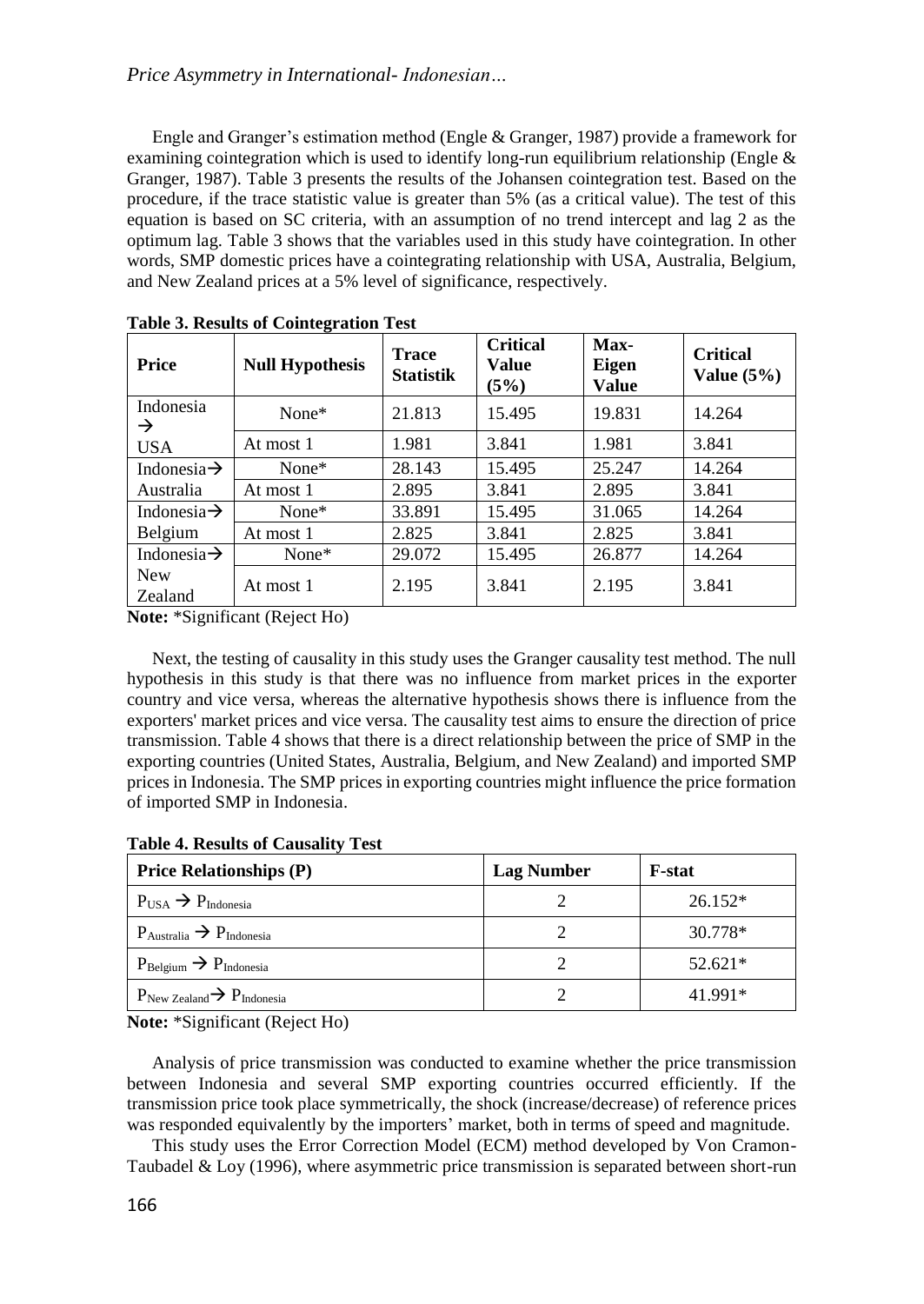and long-run transmission. The difference between those two terms is based on the coefficient value of the independent variable and of the Error Correction Term (ECT). If both are identical, it can be concluded that there has been an asymmetrical transmission of SMP prices.

ECT in this model is divided into ECT + and ECT · (Meyer & von Cramon-Taubadel, 2004). ECT  $+$  describes the condition of price deviations when they are above the long-run equilibrium, which is when the decline in SMP prices in the United States, Australia, and New Zealand is not followed by a decline in SMP prices in Indonesia, and vice versa. On the other hand, ECT  $\cdot$  describes the price deviation condition when it is below the equilibrium line, which is when the increase in SMP prices in the United States, Australia, and New Zealand is not followed by an increase in SMP prices in Indonesia, vice versa. Price movements can be stated to be on a balanced line if the increase or decrease in prices that occur at one level will be followed perfectly, both the magnitude and length of time adjustments by the market at the other level.

Based on Table 5, the estimation results of SMP asymmetrical prices between Indonesian and exporter markets. In the short run the formation of Indonesian SMP import prices was influenced by the increase in SMP import prices in Indonesia, the price of SMP exports in the United States in the period t-1, and the changes (increase and decrease) in SMP export prices in the United States in the period t.

|                          | $USA \rightarrow$  | Australia $\rightarrow$ | Belgium $\rightarrow$ | New Zealand $\rightarrow$ |
|--------------------------|--------------------|-------------------------|-----------------------|---------------------------|
| <b>Variable</b>          | <b>Indonesia</b>   | <b>Indonesia</b>        | <b>Indonesia</b>      | <b>Indonesia</b>          |
| Constant                 | 2.401 <sup>a</sup> | $2.658^{a}$             | $2.456^{\rm a}$       | $2.469$ <sup>a</sup>      |
|                          | $(0.000)*^b$       | $(0.000)*b$             | $(0.000)*b$           | $(0.000)*b$               |
| $\Delta PI_{t-1}^+$      | 2.084              | 2.146                   | 2.121                 | 2.103                     |
|                          | $(0.015)$ **       | $(0.047)$ **            | $(0.010)$ **          | $(0.019)$ **              |
| $\Delta PI_{t-1}^-$      | $-0.286$           | $-0.378$                | 0.869                 | 0.037                     |
|                          | (0.734)            | (0.689)                 | (0.317)               | (0.967)                   |
| $\Delta PE^+$            | 3.203              | 1.863                   | 1.868                 | 1.376                     |
|                          | $(0.018)$ **       | (0.108)                 | $(0.016)$ **          | $(0.078)$ ***             |
| $\Delta$ PE <sup>-</sup> | $-3.443$           | $-1.857$                | $-2.153$              | $-1.836$                  |
|                          | $(0.001)*$         | $(0.045)$ **            | $(0.002)*$            | $(0.038)$ **              |
| $\Delta$ PE $_{t-1}$     | 4.137              | 0.908                   | 2.777                 | 1.574                     |
|                          | $(0.005)*$         | (0.523)                 | $(0.001)*$            | $(0.098)$ ***             |
| $\Delta PE_{t-1}^-$      | $-0.779$           | $-0.194$                | $-0.662$              | $-1.230$                  |
|                          | (0.524)            | (0.869)                 | (0.329)               | (0.229)                   |
| $ECT_{t-1}^+$            | $-0.986$           | $-0.206$                | 1.319                 | 0.744                     |
|                          | $(0.089)$ **       | (0.789)                 | $(0.016)$ **          | (0.219)                   |
| $ECT^-_{t-1}$            | $-0.972$           | $-0.694$                | 0.978                 | 0.184                     |
|                          | (0.099)            | (0.507)                 | $(0.064)$ ***         | (0.808)                   |
| $R^2$                    | 0.284              | 0.141                   | 0.340                 | 0.233                     |
| $R^2$ -adj               | 0.226              | 0.072                   | 0.286                 | 0.171                     |
| F-Stat                   | 4.899              | 2.038                   | 6.381                 | 3.756                     |
|                          | (0.000)            | (0.049)                 | (0.000)               | (0.000)                   |
| DW-stat                  | 0.388              | 0.202                   | 0.546                 | 0.336                     |

**Table 5. Results of SMP Asymmetrical Price between Indonesian and Exporting Countries**

**Note:** a = coefficient, b = probability. \*Significant at level of 1%. \*\* Significant at level of 5%. \*\*\* Significant at level of 10%.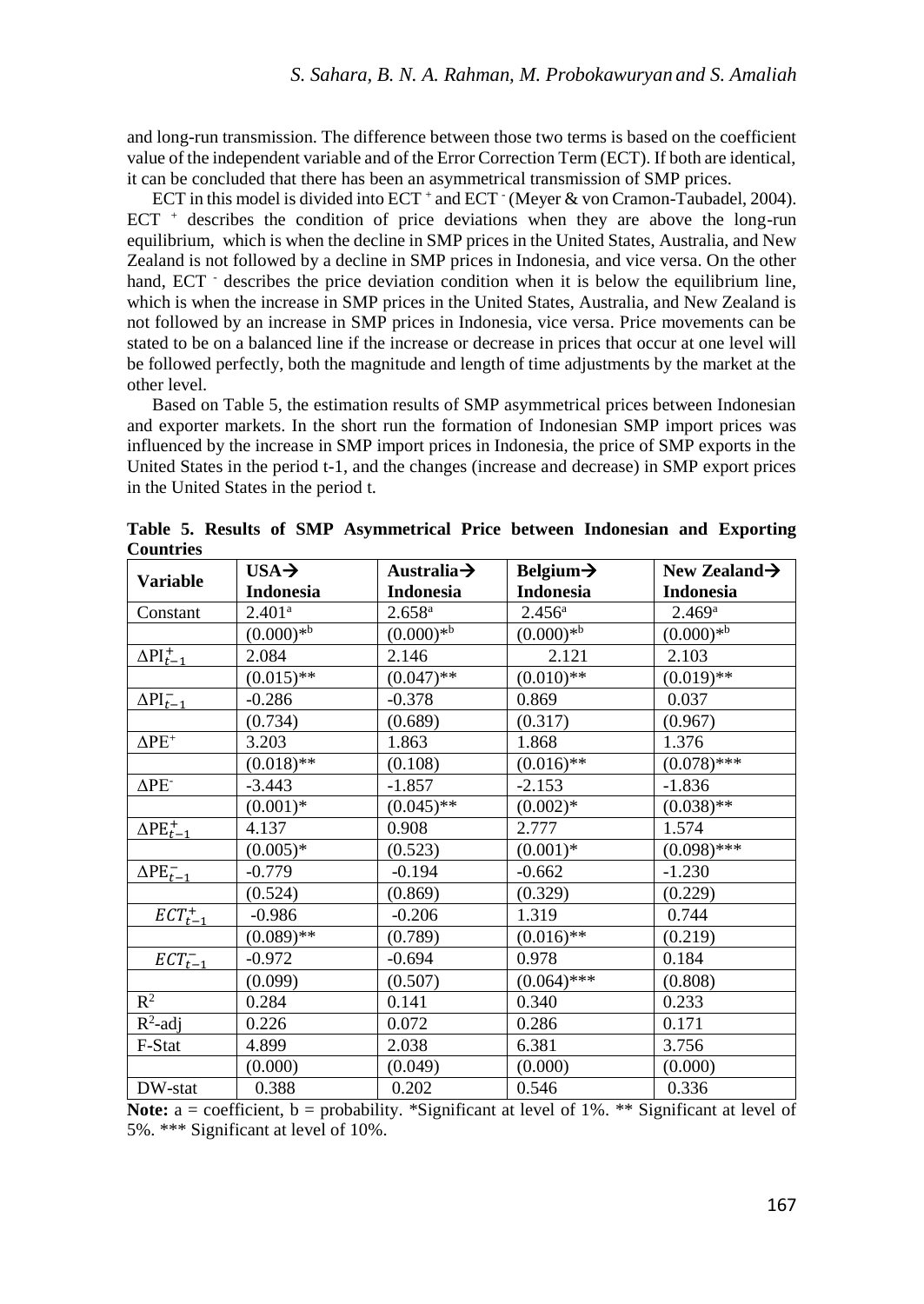From Table 5, it can be seen that  $ECT<sup>+</sup>$  is negative with a value of 0.986, and  $ECT<sup>-</sup>$  was also negative with a value of 0.972. This ECT<sup>+</sup> coefficient shows that when the deviation was above the equilibrium, the deviation will not return to its equilibrium line (the import price of Indonesian milk will not adjust down instantly). The length of adjustment to obtain equilibrium refers to the coefficient value, which is approximately 10 months. Meanwhile, the ECTcoefficient shows that when the deviation is below the equilibrium line, the deviation will not return to its equilibrium line (the import price of Indonesian milk was not adjusted instantly). The length of adjustment was also approximately 10 months.

In the case of Indonesia and Australia, the formation of SMP import prices in Indonesia was determined by the decrease in the price of SMP exports in Australia in period t and the increase in SMP import prices in Indonesia in the period t-1. In the long run, the price transmission relationship between Indonesia and Australia can be seen from ECT<sup>+</sup> and ECT<sup>-</sup> coefficient. The variables did not affect the formation of SMP import prices in Indonesia. In the case of Indonesia and Belgium. In the short run, the SMP import prices in Indonesia were affected by the increase in the import prices of SMP in the Indonesian market, the export prices of SMP from the Belgian market period t-1, the changes in SMP export prices in period t-1, and the increase in the price of imported SMP in Indonesia in period t-1. In the long run, the deviations variables (ECT<sup>+</sup> and ECT<sup>-</sup>) were significant, so the price of SMP exports in Belgium will affect the formation of SMP import prices in Indonesia. Lastly, the relationship of price transmission between Indonesia and New Zealand shows that in the short run, the SMP import prices in Indonesia were affected by the increase in SMP import prices in Indonesia, the price of SMP exports in period t-1, as well as the changes in SMP export prices in New Zealand in period t. In the long run, the deviation variables were identified to be insignificant.

The Wald test was carried out to ensure that there was an indication of the existence of asymmetry in the price transmission between related countries. Wald tests were performed on each variable, both in the case of positive and negative shocks in the short or long run. If in a transmission process between two countries, there is a variable that gives a different response to the positive and negative shocks (rejection of the null hypothesis), it can be said that asymmetric price has occurred in the market. Conversely, if there are no variables that give different responses to shocks (null hypothesis is not rejected or there is no significant variable), it can be said that the transmission of prices in both markets runs symmetrically. The Wald test results can be seen in Table 6.

| <b>Price Relationship</b>           | <b>Null Hypothesis</b>                                          | <b>F-stat</b> | Prob.      |
|-------------------------------------|-----------------------------------------------------------------|---------------|------------|
| USA $\rightarrow$ Indonesia         | $\triangle PEAS^{+} = \triangle PEAS^{-}$                       | 11.528**      | $0.033**$  |
|                                     | $\triangle PEAS_{t-1}^+ = \triangle PEAS_{t-1}^-$               | 5.928**       | $0.016**$  |
|                                     | $ECT+ = ECT-$                                                   | 0.001         | 0.987      |
| Australia $\rightarrow$ Indonesia   | $\triangle$ PEAUS <sup>+</sup> = $\triangle$ PEAUS <sup>-</sup> | 4.923**       | $0.028**$  |
|                                     | $\triangle$ PEAUS $_{t-1}^+$ = $\triangle$ PEAUS $_{t-1}^-$     | 0.425         | 0.515      |
|                                     | $ECT+ = ECT-$                                                   | 0.108         | 0.742      |
| Belgium $\rightarrow$ Indonesia     | $\triangle PEPRA^{+} = \triangle PEPRA^{-}$                     | 11.166*       | $0.000*$   |
|                                     | $\Delta$ PECH <sub>t-1</sub> = $\Delta$ PECH <sub>t-1</sub>     | 7.739*        | $0.006*$   |
|                                     | $ECT+ = ECT-$                                                   | 0.156         | 0.692      |
| New Zealand $\rightarrow$ Indonesia | $\triangle PESB^+ = \triangle PESB^-$                           | $5.621**$     | $0.019**$  |
|                                     | $\triangle PESB_{t-1}^+ = \triangle PESB_{t-1}^-$               | $3.419***$    | $0.067***$ |
|                                     | $ECT+ = ECT-$                                                   | 0.275         | 0.601      |

| <b>Table 6. Results of Wald Test</b> |  |  |  |  |  |
|--------------------------------------|--|--|--|--|--|
|--------------------------------------|--|--|--|--|--|

**Note:** \* Significant at the level of 1%. \*\* Significant at the level of 5%. \*\*\* Significant at the level of 10%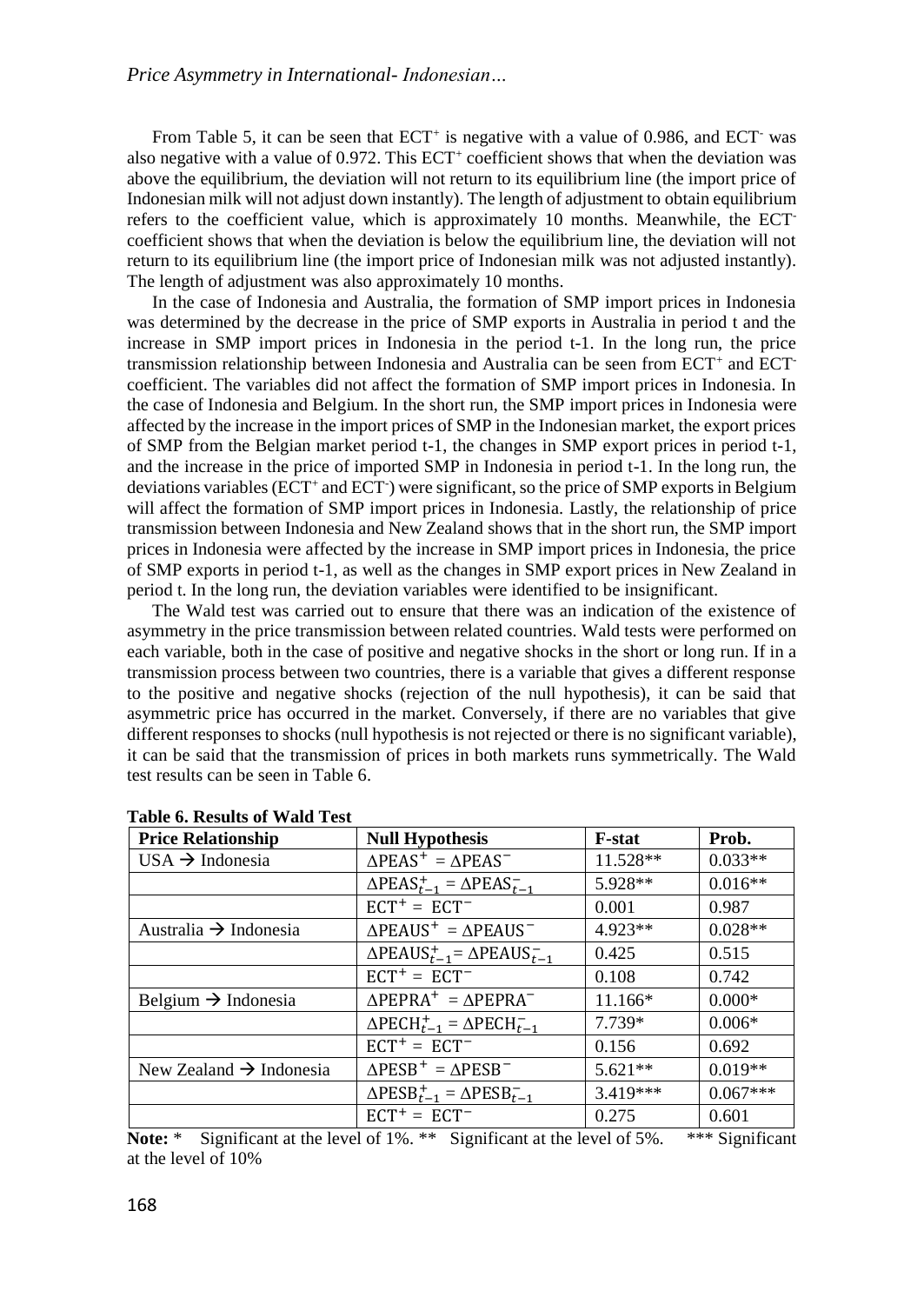|                                     |           | Asymmetric |  |  |
|-------------------------------------|-----------|------------|--|--|
| Relationship                        | Short-run | Long-run   |  |  |
| $USA \rightarrow Indonesia$         |           |            |  |  |
| Australia $\rightarrow$ Indonesia   |           |            |  |  |
| Belgium $\rightarrow$ Indonesia     |           |            |  |  |
| New Zealand $\rightarrow$ Indonesia |           |            |  |  |

**Table 7. Summary of Price Asymmetric Analysis between Indonesian and Exporting Countries**

The implementation of the Wald test between the prices of US SMP exports on SMP import prices in Indonesia shows a different relationship between short-run and long-run price transmission. In the short run, it can be seen in period t and period t-1 that in that period there was price asymmetry in both countries. In addition, long-run price transmission relationships can be seen from the ECT value. The ECT value between the two countries had no significant effect. This leads to the conclusion that in the long run, there was an asymmetrical relationship between the price of those two markets. A similar result occurred in price relations between Indonesia and Belgium, also Indonesia and New Zealand. Between Indonesia and Australia, in the short run, the probability value has a significant effect on period t, which means that in that period there was an asymmetry between the two countries. However, in the long run, the ECT values had no significant effect indicating symmetrical price relations between Indonesia and Australia.

Based on Table 7, price transmission only occurs asymmetrically in the short run between the Indonesian market and international markets (United States, Australia, Belgium, and New Zealand). Price asymmetry can occur due to adjustment costs or menu costs especially if there is inflation in the market (Ball & Mankiw, 1994). Changes in prices from suppliers will create additional costs to inform price changes in the market (Meyer & v. Cramon-Taubadel, 2004; Ankamah-Yeboah, 2012). Although Peltzman (2000) found no correlation between menu costs and asymmetrical prices, Meyer & v.Cramon-Taubadel (2002 and 2004) reported that menu costs can be a cause of price asymmetry. Adjustment and menu costs will not cause price shocks and long-run price asymmetry.

The typical short-run asymmetric price transmission may have drawbacks as it shows market integration problems. It can be said that Indonesian consumers will not benefit from price reductions and the farm gate prices will not incentivize domestic producers as well. The asymmetry in the price transmission is commonly explained by the market concentration in the SMP value chains. In addition, the dairy sector policy, including SMP is heavily regulated in Indonesia. Based on the Minister of Finance Regulation (Permenkeu) Number 6/2017 in the Stipulation of the Goods Classification System and the Imposition of Import Duty Tariff on Imported Goods, Indonesia imposed an import tariff for SMP is 5 % and 10 % Value Added Tax. Moreover, Indonesia also implemented the Indonesian Dairy Blueprint 2013 – 2025 targeting higher domestic fresh milk absorption and the Minister of Agriculture issued Regulation No. 33 of 2018 to empower the small-scale milk producers. On the demand side, further intervention is carried out via the school milk program (Saptati & Priyono, 2021)

In addition, aside from regulating policies and market structure, the Indonesian importers usually have a price agreement with the supplier (exporter) before they start the transaction. After the two sides get the price agreement, then, a letter of credit  $(L/C)$  and the shipping can be executed. After the payment process has been started, the goods will be sent to Indonesia's port. However, until the imported goods arrived in Indonesia and can be out from Indonesia's port to be traded domestically, importers should follow some procedures and fulfill some requirements (see Ministry of Trade, Republic of Indonesia<sup>i</sup> and Minister of Finance Decree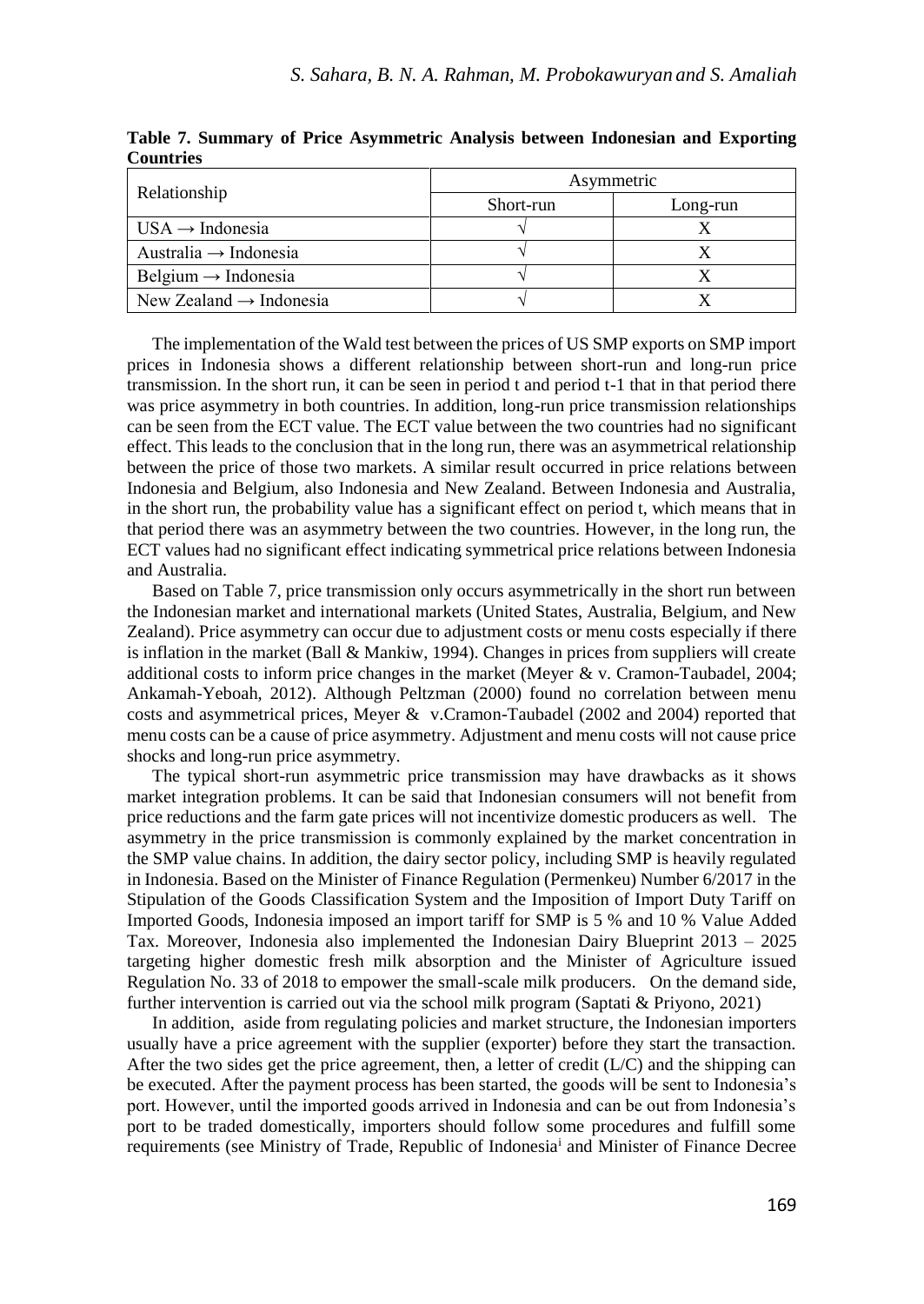Number 11/PMK.04/2019<sup>2</sup>). The contract price will be the reference price during the process of shipping goods and until the goods leave Indonesia's port. Those processes in sending goods from exporter countries to Indonesia's port also need quite a lot of time which leads to difficulties to adjust the price instantly if a sudden price change occurred. Most probably, the price adjustments will take place in the next period of the transaction. The long-run price transmission between Indonesia and the four exporting countries shows insignificant results.

### **5. Conclusions and Recommendations**

The results of this study indicate that there is a short-run asymmetry between Indonesia (as importing country) and its main trading partners (exporting countries, i.e., The United States, Australia, Belgium, and New Zealand). This asymmetrical price transmission in the short run can be caused by adjusting costs. In the long run, the price transmission between Indonesia and the exporting countries occurs symmetrically.

In the case of short-run asymmetric prices, government intervention is needed to control SMP prices in the Indonesian market. One of the interventions is to perform trade facilitation to ease importing process by the Directorate General of Customs and Excise, Ministry of Finance, Republic of Indonesia. As discussed, after importers provided payment to the suppliers according to the price agreement, there are still several steps to fulfill by the importers until the SMP arrived. This process is expected to result in a longer delay in the price adjustments in the Indonesian market when sudden price changes occurred in the exporters' markets.

In addition, the Government of Indonesia should pay more attention to accelerate efforts in increasing domestic milk production to minimize the asymmetry of prices. The production of domestic milk is currently regulated by the Ministry of Agriculture. As such, the institutions need to implement more effective and efficient policies to increase domestic milk production as well as reduce the dependence on SMP imports by consistently implementing the Indonesian Dairy Blueprint 2013 – 2025 and the Regulation No. 33 of 2018 issued by the Minister of Agriculture to empower the small scale milk producers. Increasing domestic milk production is important since high dependency on SMP imports has placed Indonesia as a price taker in the SMP trade leading to vulnerability to price changes in the international market.

#### **References**

- Alwis A, Edirisinghe J, & Athauda A. (2009). Analysis of factors affecting fresh milk consumption among the mid-country consumers. *Tropical Agricultural Research and Extension*. 12,: 103-109.
- Amikuzuno J, Ogundari K. (2012): The contribution of agricultural economics to price transmission analysis and market policy in Sub Sahara Africa: What does the literature say? *In: 86th Annual Conference of the Agricultural Economics Society, University of Warwick.*
- Bacukz LZ, & Fertõ, I. (2005). Marketing margins and price transmission in Hungarian pork meat market. *Agribusiness Journal*, 21, 273:286.
- [BPS] Badan Pusat Statistik. (2018). Produksi dan Konsumsi Susu di Indonesia. Jakarta (ID): Kementerian Pertanian.
- Barret CB,& Li JR. 2002. Distinguishing between equilibrium and integration in spatial price analysis. *American Journal of Agricultural Economics*, 84, 292:307.
- Conforti P. (2004). Price transmission in selected agricultural markets. *Working Paper FAO Commodity and Trade Policy Research, No 7, March 2004.* http://www.fao.org/es/ESC/
- [Dirjen PKH] Direktorat Jenderal Peternakan dan Kesehatan Hewan. 2019. Sistem Informasi Pelayanan Informasi Pasar. Jakarta (ID): Kementrian Pertanian.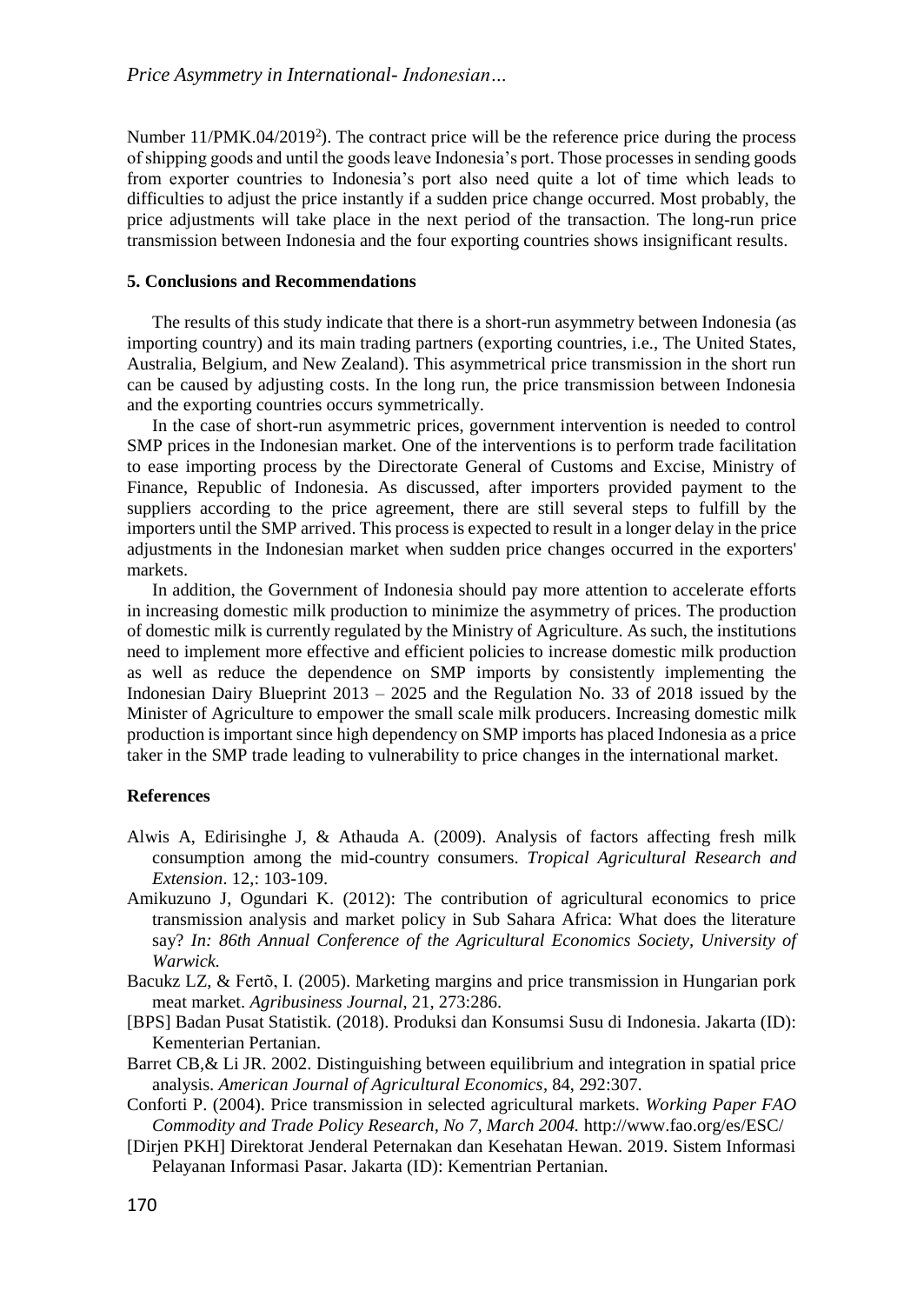Farid M, & Sukesi H. (2011). Pengembangan Susu Segar Dalam Negeri untuk Pemenuhan Kebutuhan Susu Nasional. *Buletin Ilmiah Litbang Perdagangan*. 5, 196-221.

Firdaus M. (2011). *Aplikasi Ekonometrika Data Panel dan Time Series*. Bogor (ID): IPB Press.

- Fousekis P, & Trachanas E. 2016. Price transmission in the international skim milk powder markets. *Journal Applied Economics Volume 48, 2016.*
- Engle R. F., and Granger C.W.J. (1987). Co-integration and error correction: representation, estimation and testing. *Econometrica*, 55, 251–276.Frey G, Manera M. 2005. Econometric models of asymmetric price transmission. Nota di Lavoro No. 100.2005. Available at: [https://onlinelibrary.wiley.com/doi/abs/10.1111/j.1467-6419.2007.00507.](https://onlinelibrary.wiley.com/doi/abs/10.1111/j.1467-6419.2007.00507)
- Goodwin BK. (2006). Spatial and vertical price transmission in meat markets. *Paper Presented at Workshop of Market Integration and Vertical and Spatial Price Transmission in Agricultural Markets*.
- Gujarati D. (2004). *Basic Econometrics*. New York (US): The McGraw-Hill Companies.
- Karantininis K, & Persson. (2001). Price Transmission in the Swedish Pork Chain: Asymmetric nonlinear ARDL*. Paper prepared for presentation at the EAAE 2011. Congress Change and Uncertainty Challenges for Agriculture, Food and Natural Resources.*
- [Kementan] Kementrian Pertanian. (2017). Outlook Komoditas Pertanian Subsektpor Peternakan: Susu. Pusat Data dan Sistem Informasi Pertanian Sekretariat Jenderal - Kementrian Pertanian 2017. Jakarta (ID): Kementrian Pertanian.
- [ITC] International Trade Center. (2019). Market info tools: trade statistics [Internet]. [diunduh pada 2019 Juni 10] tersedia pada [http://www.intracen.org/itc/market-info](http://www.intracen.org/itc/market-info-tools/trade-statistics/)[tools/trade-statistics/](http://www.intracen.org/itc/market-info-tools/trade-statistics/)
- Listorti G, & Esporti R. (2012). Horizontal price transmission in agricultural markets: fundamental concepts and open empirical issues. *Bio-based and applied economics,* 1,81- 108.
- McCorriston S, Morgan, Rayner. (2000). Price transmission: the interaction between firm behaviour and return of scale. Discussion paper. Univeristy of Nottingham. ISSN 1360- 2438
- Meyer J, von Cramon-Taubadel S. (2004). Asymmetric Price Transmission: A Survey. *Journalof Agricultural Economics*, 55, 581-611.
- Mesike, C.S., Okoh, R.N. & Inoni, O.E. (2010). Supply Response of Rubber Farmers in Nigeria: An Application of Vector Error Correction Model. *Agricultural Journal*, 5(3), 146-150.Miller DJ, & Hayenga ML. 2001. Price cycles and asymmetric price transmission in the US Pork Market. *American Journal of Agricultural Economics*, 83, 552-562.
- Nugroho A. (2010). Pasar Susu Dunia dan Posisi Indonesia. Jurnal Peternakan, Fakultas Peternakan, Universitas Brawijaya Malang.
- Nurunisa V, Sinaga B, Winandi R, & Brümmer B. (2014). Price transmission of skim milk powder in indonessia: do skim milk powder import prices follow the prices in New Zealand? *Jurnal Agribisnis*, Fakultas Ekonomi dan Manajemen, Institut Pertanian Bogor.
- Peltzman S. 2000. Prices Rice Faster than They Fall. *The Journal of Political Economy*, 108(3): 466*-502.*
- Ravallion M (1986). Testing Market Integration. *American Journal of Agricultural Economics,* 68, 102-109.
- Rosa F, Vasciaveo M, & Weaver RD. (2014). Agricultural and oil commodities: price transmission and market integration between US and Italy. *Bio-based and Applied Economics,* 3, 93-117;
- Ruslan J, Firdaus M, & Suharno. (2016). Transmisi harga asimetri dalam rantai pasok bawang merah dan hubungannya dengan impor di Indonesia: studi kasus di Brebes dan Jakarta. *Buletin Ilmiah Litbang Perdagangan*. 101,03-128.